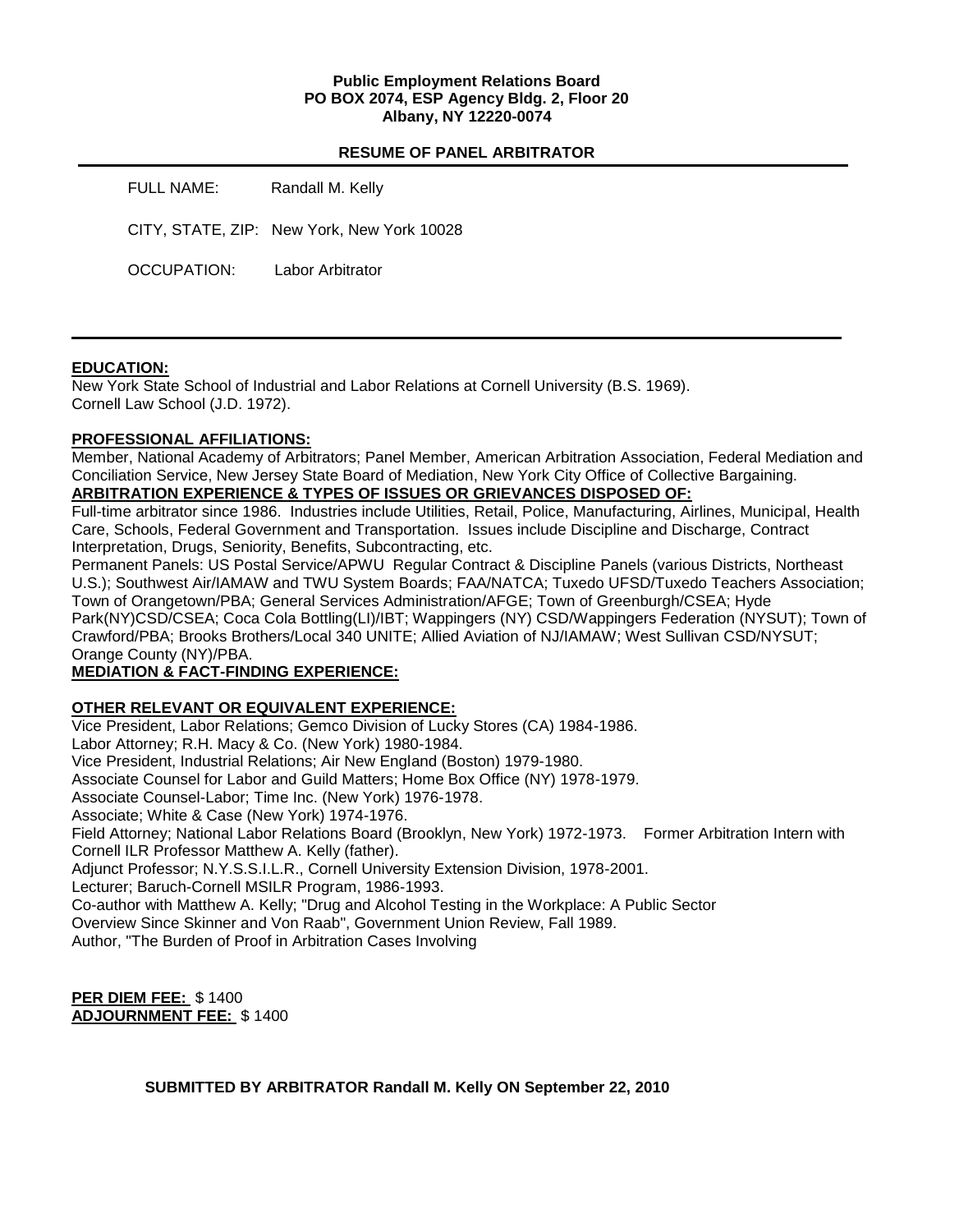#### **Public Employment Relations Board PO BOX 2074, ESP Agency Bldg. 2, Floor 20 Albany, NY 12220-0074**

# **BILLING DISCLOSURE STATEMENT**

## ARBITRATOR'S NAME: **Randall M. Kelly**

The following is a description of my fees and expenses:

### A) HEARING TIME.

- (1) My per diem is \$1400 for each day or any part thereof spent hearing a case.
- (2) If a hearing day exceeds 6 hours, I charge:

 $\Box$ a second full per diem  $\Box$ a prorated per diem

 $\Box$ no additional charge  $\Box$ other (describe) :

(3) Additional comments:

### B) STUDY TIME.

- (1) I charge \$ 1400 for each day spent in preparation of the opinion and award.
- (2) This charge  $\Box$  will  $\boxtimes$  will not be prorated for partial days devoted to such preparation.
- (3) Additional comments:

#### C) TRAVEL TIME AND EXPENSES.

(1) When travel time plus hearing time exceeds hours in a calendar day:

 $\boxtimes$  Not applicable (no additional charge)

 $\Box$  I charge as follows (describe):

(2) I charge for actual, travel-related expenses incurred in connection with the case  $\boxtimes$ YES  $\Box$  NO.

Where appropriate, a mileage charge for auto travel will be billed at:

 $\boxtimes$  Prevailing IRS rate  $\Box$  Other (describe):

(3) When the scheduled hearing day(s) requires an overnight stay:

There is no charge, other than for lodging and subsistence.

 $\boxtimes$ I charge as follows (describe): Actual Expenses

(4) Additional Comments: